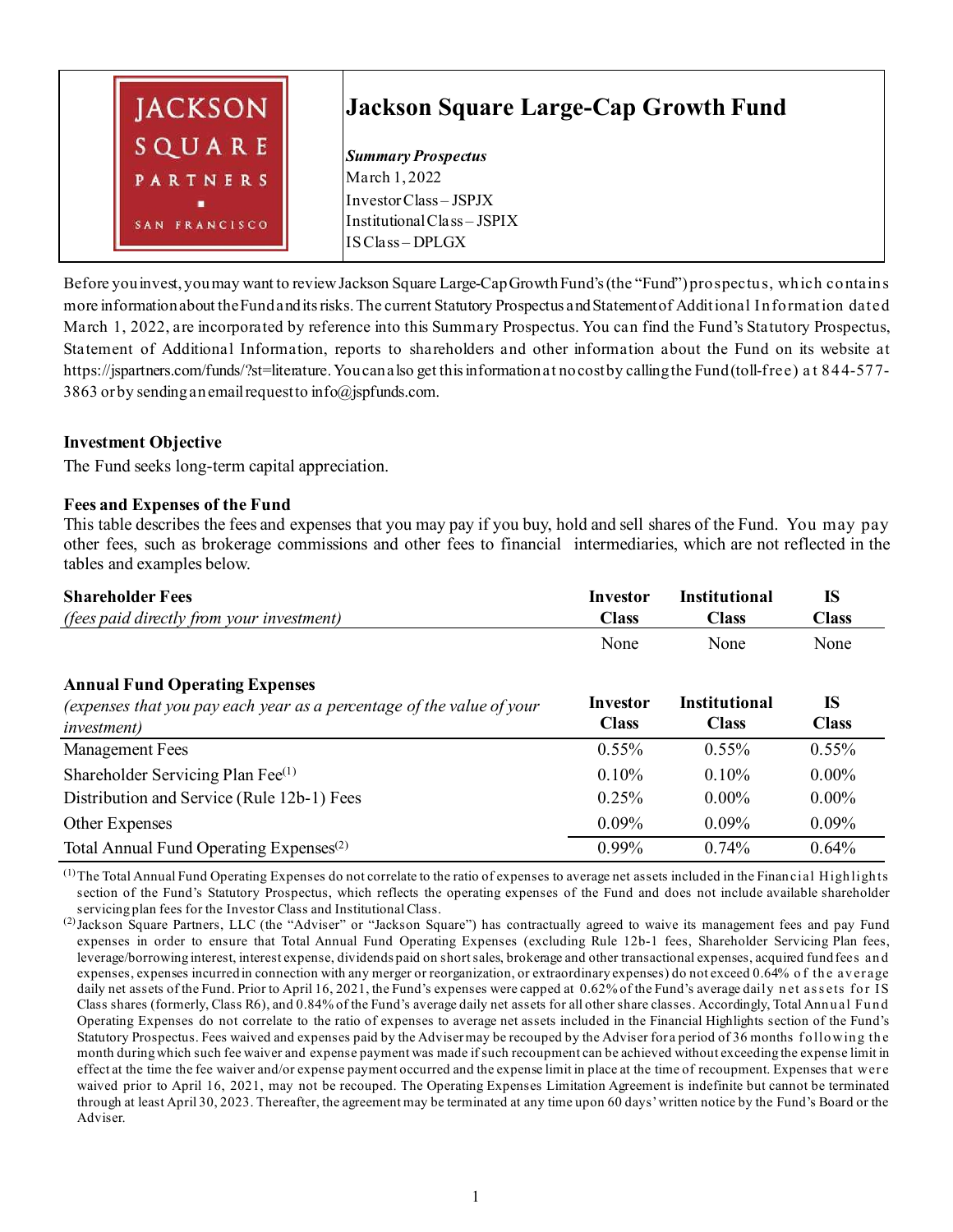## **Example**

This Example is intended to help you compare the costs of investing in the Fund with the cost of investing in other mutual funds. The Example assumes that you invest \$10,000 in the Fund for the time periods indicated and then redeem all of your shares at the end of those periods. The Example also assumes that your investment has a 5% return each year and that the Fund's operating expenses remain the same (taking into account the expense limitation for one year). Although your actual costs may be higher or lower, based on these assumptions, your costs would be:

|                            | <b>One Year</b> | Three Years | <b>Five Years</b> | <b>Ten Years</b> |
|----------------------------|-----------------|-------------|-------------------|------------------|
| <b>Investor Class</b>      | \$101           | \$315       | \$547             | \$1,213          |
| <b>Institutional Class</b> | \$76            | \$237       | \$411             | \$918            |
| <b>IS Class</b>            | \$65            | \$205       | \$357             | \$798            |

### **Portfolio Turnover**

The Fund pays transaction costs, such as commissions, when it buys and sells securities (or "turns over" its portfolio). A higher portfolio turnover rate may indicate higher transaction costs and may result in higher taxes when Fund shares are held in a taxable account. These costs, which are not reflected in the annual fund operating expenses or in the Example, affect the Fund's performance. During the most recent fiscal year, the Fund's portfolio turnover rate was 28% of the average value of its portfolio.

### **Principal Investment Strategies**

The Fund is non-diversified and invests primarily in common stocks of growth-oriented, U.S. companies that the Adviser believes have capital appreciation potential and may grow faster than the U.S. economy. Under normal circumstances, the Fund invests at least 80% of its net assets (plus any borrowings for investment purposes) in securities issued by large-capitalization companies, which the Adviser defines as companies having a market capitalization, at the time of purchase, within the range of the market capitalization of companies constituting the Russell 1000® Growth Index. As of December 31, 2021, the capitalization range of the Russell 1000® Growth Index was between approximately \$435 million and \$2.9 trillion. This investment policy can be changed by the Fund upon 60 days' prior written notice to shareholders. While the market capitalization range for the Russell 1000<sup>®</sup> Growth Index will change on a periodic basis, the Fund will normally invest in common stocks of companies with market capitalizations of at least \$3 billion at the time of purchase. The Fund tends to hold a relatively focused portfolio of between 25 and 35 companies, although from time to time the Fund may hold fewer or more companies depending on the Adviser's assessment of the investment opportunities available. From time to time, the Fund may focus its investments in securities of companies in the same economic sector, including the Information Technology sector.

Using a bottom-up approach in selecting securities for the Fund, the Adviser seeks to select securities of companies that it believes are beneficiaries of fundamental change, have strong competitive positions, attractive unit economics capable of generating strong and consistent cash flows as the business scales, shareholder-aligned management teams and the opportunity to generate consistent, long-term growth of intrinsic value. The Adviser typically considers a company's operational efficiency and management's plans for capital allocation. Through the Adviser's investment research process, it seeks to identify the companies that it believes will exceed the market's expectations for: 1) key financial metrics and 2) sustainable competitive advantage. The Adviser purchases these securities for the Fund when it believes the market has not already reflected these expectations in the current stock price. Additionally, the Adviser typically invests for a 3-5 year time horizon, allowing it to take advantage of discrepancies between short-term price movements and long-term fundamental prospects.

The Fund may invest up to 20% of its net assets in securities of foreign issuers, which may include global depositary receipts ("GDRs") and, without limitation, sponsored and unsponsored American depositary receipts ("ADRs") that are actively traded in the United States, including issuers located or operating in emerging markets and frontier markets. The Fund determines that a market is an emerging market if it is included in the MSCI Emerging Markets Index; the Fund determines that a market is a frontier market if it is included in the MSCI Frontier Markets Index. To the extent the Fund invests in securities denominated in a particular currency, it may invest in forward foreign currency exchange contracts to hedge currency risks associated with the investment.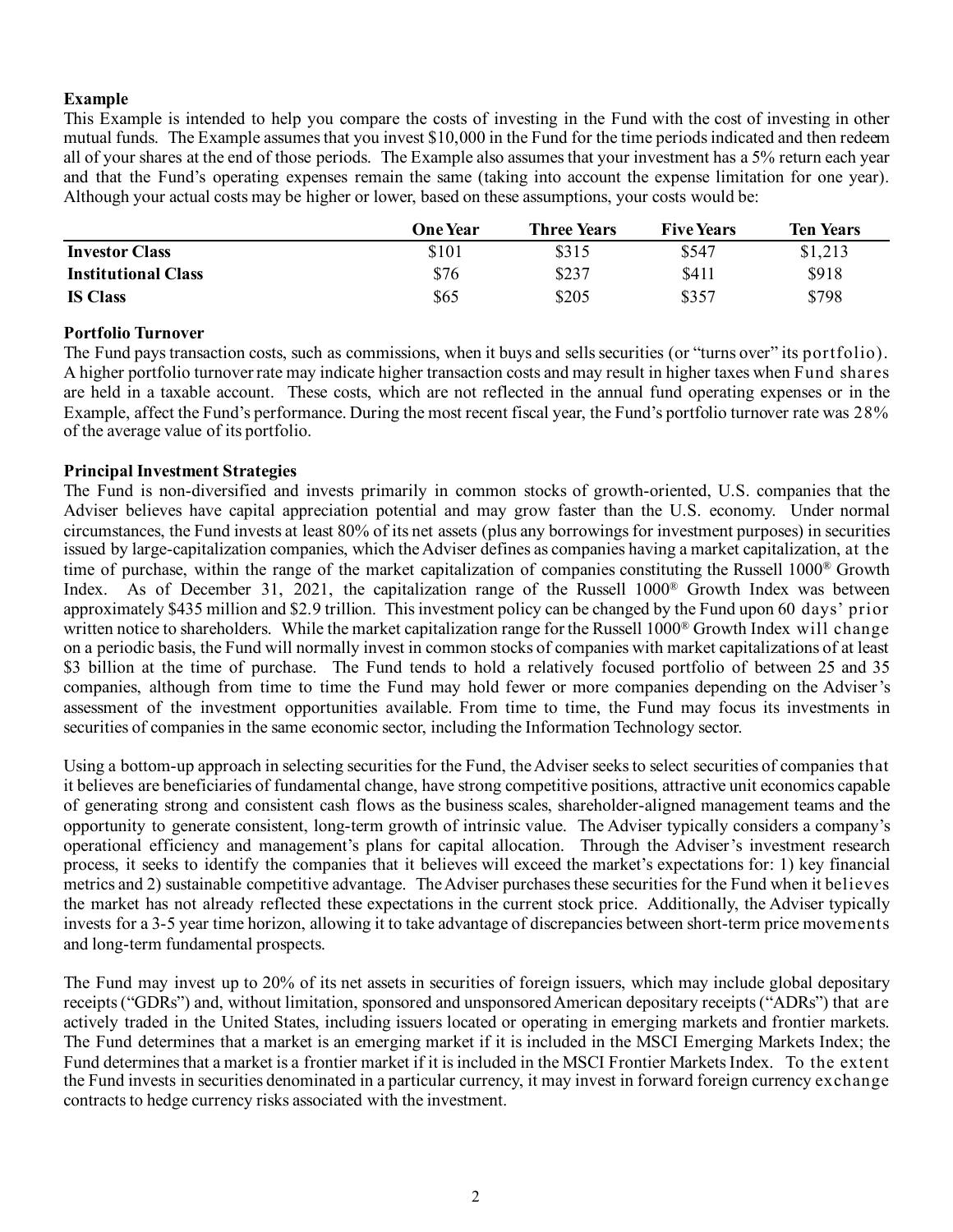In addition, the Fund may invest in real estate investment trusts ("REITs"). REITs are corporations or trusts that invest primarily in fee or leasehold ownership of real estate, mortgages or shares issued by other REITs, and that receive favorable tax treatment provided they meet certain conditions, including the requirement that they distribute at least 90% of their taxable income.

Holdings are typically sold to make room in the portfolio for more attractive stocks, or where the holding reaches the Adviser's estimate for its intrinsic value, or in response to an unexpected, negative fundamental change, including a change in management's strategic direction.

## **Principal Risks**

An investment in the Fund is not a deposit of a bank and is not insured or guaranteed by the Federal Deposit Insurance Corporation or any other governmental agency. In addition to not achieving your investment goals, **you could lose all or a portion of your investment in the Fund over short or even long periods of time**. The principal risks of investing in the Fund are:

*General Market Risk.* The Fund's net asset value and investment return will fluctuate based upon changes in the value of its portfolio securities. Certain securities selected for the Fund's portfolio may be worth less than the price originally paid for them, or less than they were worth at an earlier time.

*Management Risk.* The Fund may not meet its investment objective or may underperform the market or other mutual funds with similar investment strategies if the Adviser cannot successfully implement the Fund's investment strategies.

*Equity Securities Risk*. The equity securities held in the Fund's portfolio may experience sudden, unpredictable drops in value or long periods of decline in value. This may occur because of factors that affect securities markets generally or factors affecting specific industries, sectors, geographic markets or companies in which the Fund invests.

*Large-Cap Companies Risk.* The Fund's investment in larger companies is subject to the risk that larger companies are sometimes unable to attain the high growth rates of successful, smaller companies, especially during extended periods of economic expansion.

*REIT Risk*. The real estate industry has been subject to substantial fluctuations and declines on a local, regional and national basis in the past and may continue to be in the future. Also, the value of a REIT can be hurt by economic downturns or by changes in real estate values, rents, property taxes, interest rates, tax treatment, regulations, or the legal structure of a real estate investment trust.

*Foreign Securities Risk*. Investments in securities of foreign issuers involve risks not ordinarily associated with investments in securities and instruments of U.S. issuers, including risks relating to political, social and economic developments abroad, differences between U.S. and foreign regulatory and accounting requirements, tax risks, and market practices, as well as fluctuations in foreign currencies. There may be less information publicly available about foreign companies than about a U.S. company, and many foreign companies are not subject to accounting, auditing, and financial reporting standards, regulatory framework and practices comparable to those in the U.S.

*Emerging Markets Risk.* Emerging markets are markets of countries in the initial stages of industrialization and that generally have low per capita income. In addition to the risks of foreign securities in general, emerging markets are generally more volatile, have relatively unstable governments, social and legal systems that do not protect shareholders, economies based on only a few industries and securities markets that are substantially smaller, less liquid and more volatile with less government oversight than more developed countries.

*Frontier Market Countries Risk*. Frontier market countries generally have smaller economies and even less developed capital markets than traditional emerging markets, and, as a result, the risks of investing in emerging market countries are magnified in frontier market countries. The magnification of risks are the result of: potential for extreme price volatility and illiquidity in frontier markets; government ownership or control of parts of the private sector and of certain companies; trade barriers, exchange controls, managed adjustments in relative currency values and other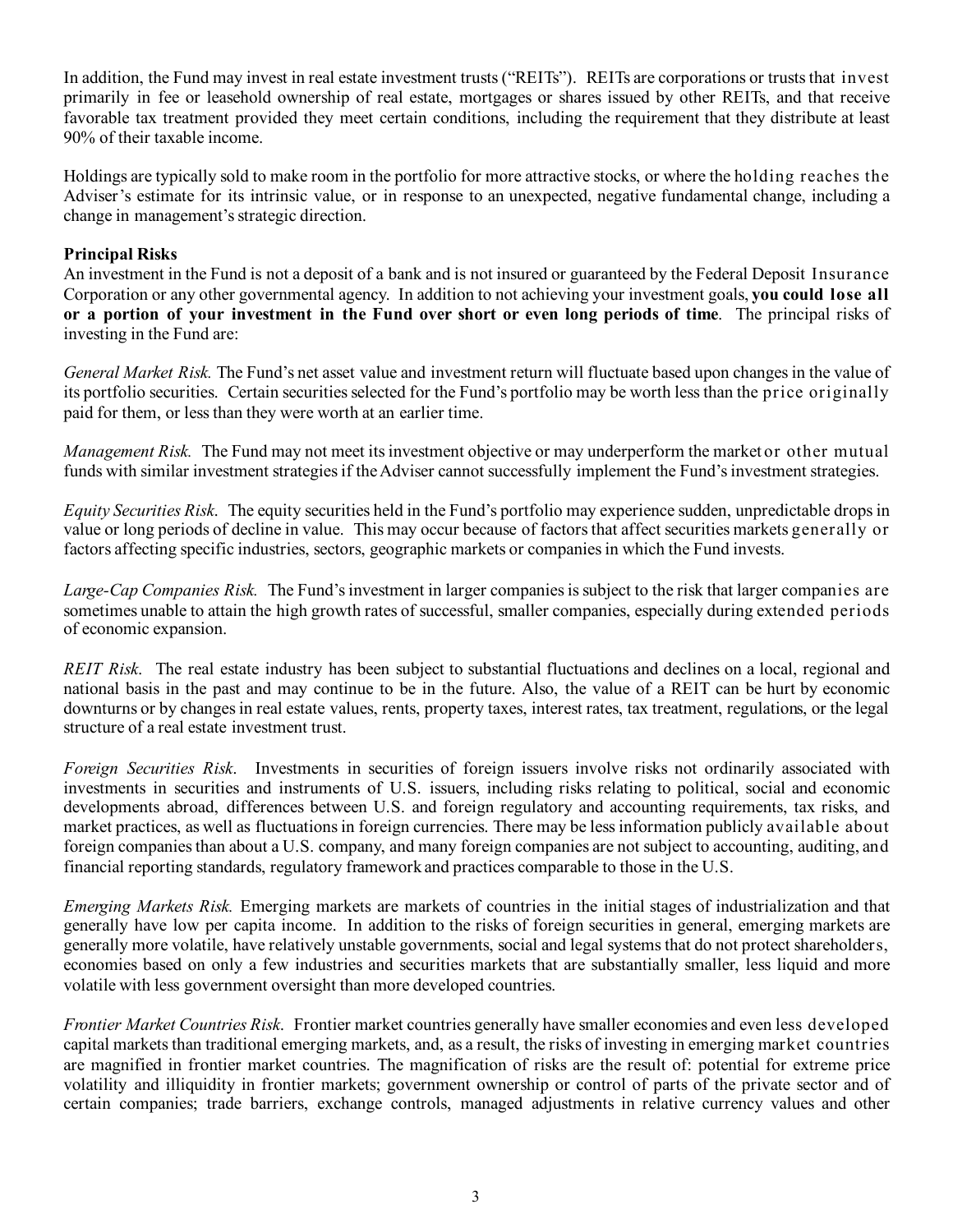protectionist measures imposed or negotiated by the countries with which frontier market countries trade; and the relatively new and unsettled securities laws in many frontier market countries.

*Currency and Foreign Exchange Risk.* When the Fund buys or sells securities on a foreign stock exchange, the transaction is undertaken in the local currency rather than in U.S. dollars. The value of the foreign currency may increase or decrease against the value of the U.S. dollar, which may impact the value of the Fund's portfolio holdings and your investment. Other countries may adopt economic policies and/or currency exchange controls that affect their currency valuations in a manner that is disadvantageous to U.S. investors and companies. Such practices may restrict or prohibit the Fund's ability to repatriate both investment capital and income, or may impose fees for doing so, which could place the Fund's assets at risk of total loss. Currency risks may be greater in emerging market and frontier market countries than in developed market countries.

*Forward Foreign Currency Risk.* The use of forward foreign currency exchange contracts may substantially change the Fund's exposure to currency exchange rates and could result in losses to the Fund if currencies do not perform as the Adviser expects. The use of these investments as a hedging technique to reduce the Fund's exposure to currency risks may also reduce its ability to benefit from favorable changes in currency exchange rates.

*Depositary Receipts Risk.* Depositary receipts are generally subject to the same risks as the foreign securities they represent because their values depend on the performance of the underlying foreign securities. The Fund may invest in unsponsored depositary receipts that are issued without an agreement with the company that issues the underlying foreign securities. Holders of unsponsored depositary receipts generally bear all the costs of such depositary receipts, and the issuers of unsponsored depositary receipts frequently are under no obligation to distribute shareholder communications received from the company that issues the underlying foreign securities or to pass through voting rights to the holders of the depositary receipts. Accordingly, available information concerning the issuer may not be current and the prices of unsponsored depositary receipts may be more volatile than the prices of sponsored depositary receipts.

*Liquidity Risk.* From time to time, the trading market for a particular security or type of security in which the Fund invests may become less liquid or even illiquid. Reduced liquidity will have an adverse impact on the Fund's ability to sell such securities when necessary to meet the Fund's liquidity needs or in response to a specific economic event and will also generally lower the value of a security. Market prices for such securities may be volatile.

*Growth-Style Investing Risk*. Investors expect growth companies to increase their earnings at a certain rate that is generally higher than the rate expected for non-growth companies. If a growth company does not meet these expectations, the price of its stock may decline significantly, even if it has increased earnings. Growth companies also typically do not pay dividends. Companies that pay dividends may experience less significant stock price declines during market downturns.

*Investment Focus Risk.* The Fund may focus its investments, or have a relatively high concentration of assets in a small number of issuers and/or industry subcategories, which may reduce its diversification and result in increased volatility.

*Non-Diversified Fund Risk.* Because the Fund is "non-diversified" and may invest a greater percentage of its assets in the securities of a single issuer, a decline in the value of an investment in a single issuer could cause the Fund's overall value to decline to a greater degree than if the Fund held a more diversified portfolio.

*Sector Emphasis Risk*. The securities of companies in the same or related businesses, if comprising a significant portion of the Fund's portfolio, may in some circumstances react negatively to market conditions, interest rates and economic, regulatory or financial developments and adversely affect the value of the portfolio to a greater extent than if such securities comprised a lesser portion of the Fund's portfolio or the Fund's portfolio was diversified across a greater number of industry sectors. Some industry sectors have particular risks that may not affect other sectors.

*Epidemic Risk.* Widespread disease, including pandemics and epidemics have been and can be highly disruptive to economies and markets, adversely impacting individual companies, sectors, industries, markets, currencies, interest and inflation rates, credit ratings, investor sentiment, and other factors affecting the value of the Fund's investments. Given the increasing interdependence among global economies and markets, conditions in one country, market, or region are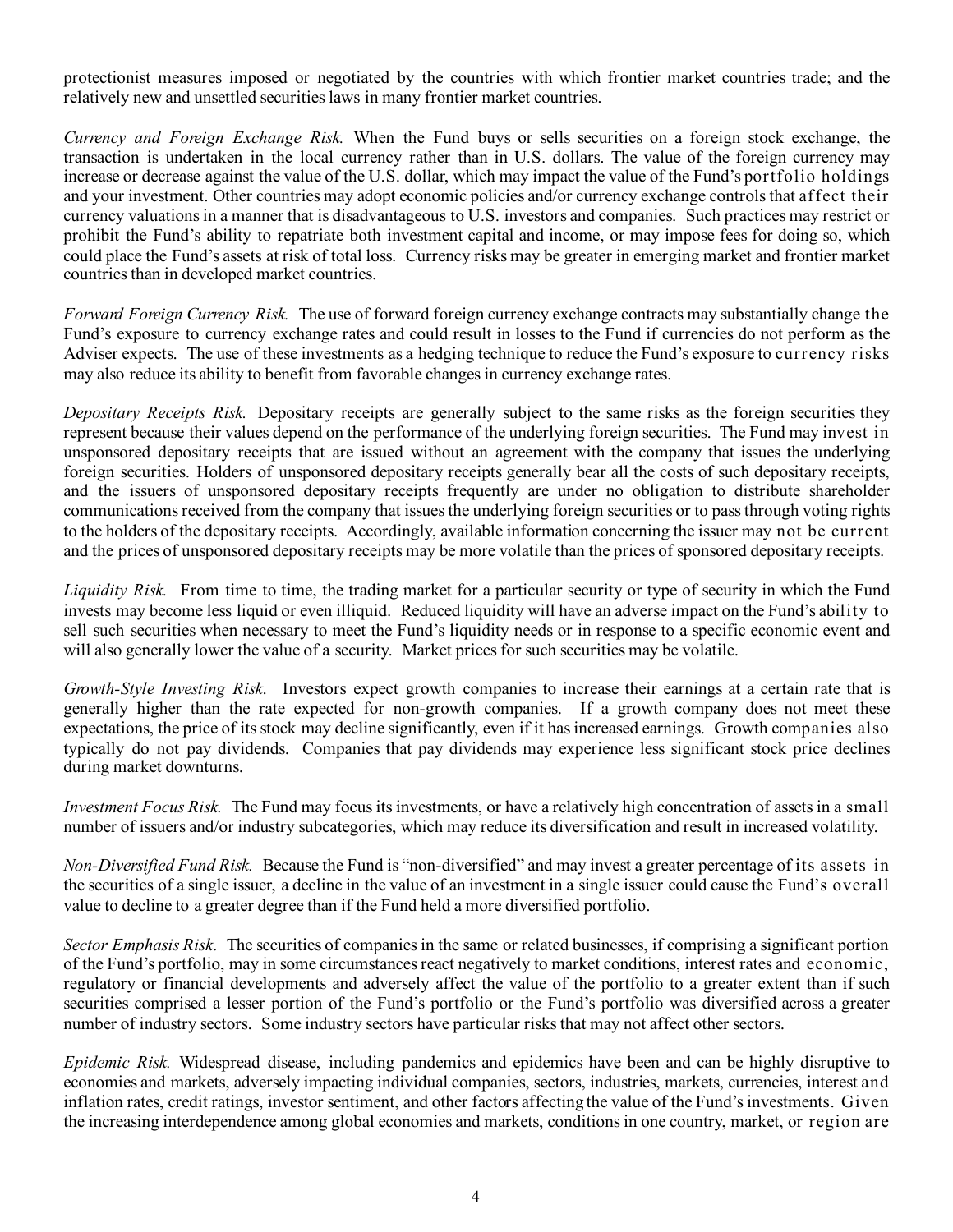increasingly likely to adversely affect markets, issuers, and/or foreign exchange rates in other countries, including the U.S. These disruptions could prevent the Fund from executing advantageous investment decisions in a timely manner and negatively impact the Fund's ability to achieve its investment objectives. Any such event(s) could have a significant adverse impact on the value and risk profile of the Fund.

*Technology Sector Risk*: Technology companies face intense competition, both domestically and internationally, which may have an adverse effect on profit margins. Technology companies may have limited product lines, markets, financial resources or personnel.

*Healthcare Sector Risk*: To the extent the Fund invests a significant portion of its assets in the healthcare sector, the Fund's performance will be sensitive to changes in and, to a greater extent, depend on the overall condition of the healthcare sector. Companies in the healthcare sector are subject to extensive government regulation and their profitability can be significantly affected by regulatory changes. Other factors impacting the healthcare sector include rising costs of medical products and services, pricing pressure and limited product lines, loss or impairment of intellectual property rights and litigation regarding product or service liability.

## **Performance**

The accompanying bar chart and table provide some indication of the risks of investing in the Fund by showing how the Fund's total returns have varied for the annual periods through December 31, 2021.

The performance information shown below for the Fund's Investor Class Shares represent the performance of the Predecessor Fund's Class A shares, performance for the Fund's Institutional Class Shares represent the performance of the Predecessor Fund's Institutional Class shares, and performance for the Fund's IS Class Shares represent the performance of the Predecessor Fund's Class R6 shares. The Fund's performance has not been restated to reflect any differences in expenses paid by the Predecessor Fund and those paid by the Fund. The Adviser of the Fund served as the sole sub-adviser to the Predecessor Fund.

Following the bar chart are the Fund's highest and lowest quarterly returns during the period shown in the bar chart. The performance table that follows shows how the Fund's average annual returns over time compare with a broad-based securities market index. The returns reflect any expense limitation arrangements in effect during these periods, without which, the returns would be lower. Past performance (before and after taxes) will not necessarily continue in the future. Updated performance information is available on the Fund's website at http://www.jspfunds.com or by calling 844-577- 3863.



# **Year-by-year total return as of December 31 – Investor Class**

During the periods illustrated in this bar chart, the Investor Class' highest quarterly return was 29.79% for the quarter ended June 30, 2020, and its lowest quarterly return was -14.19% for the quarter ended December 31, 2018.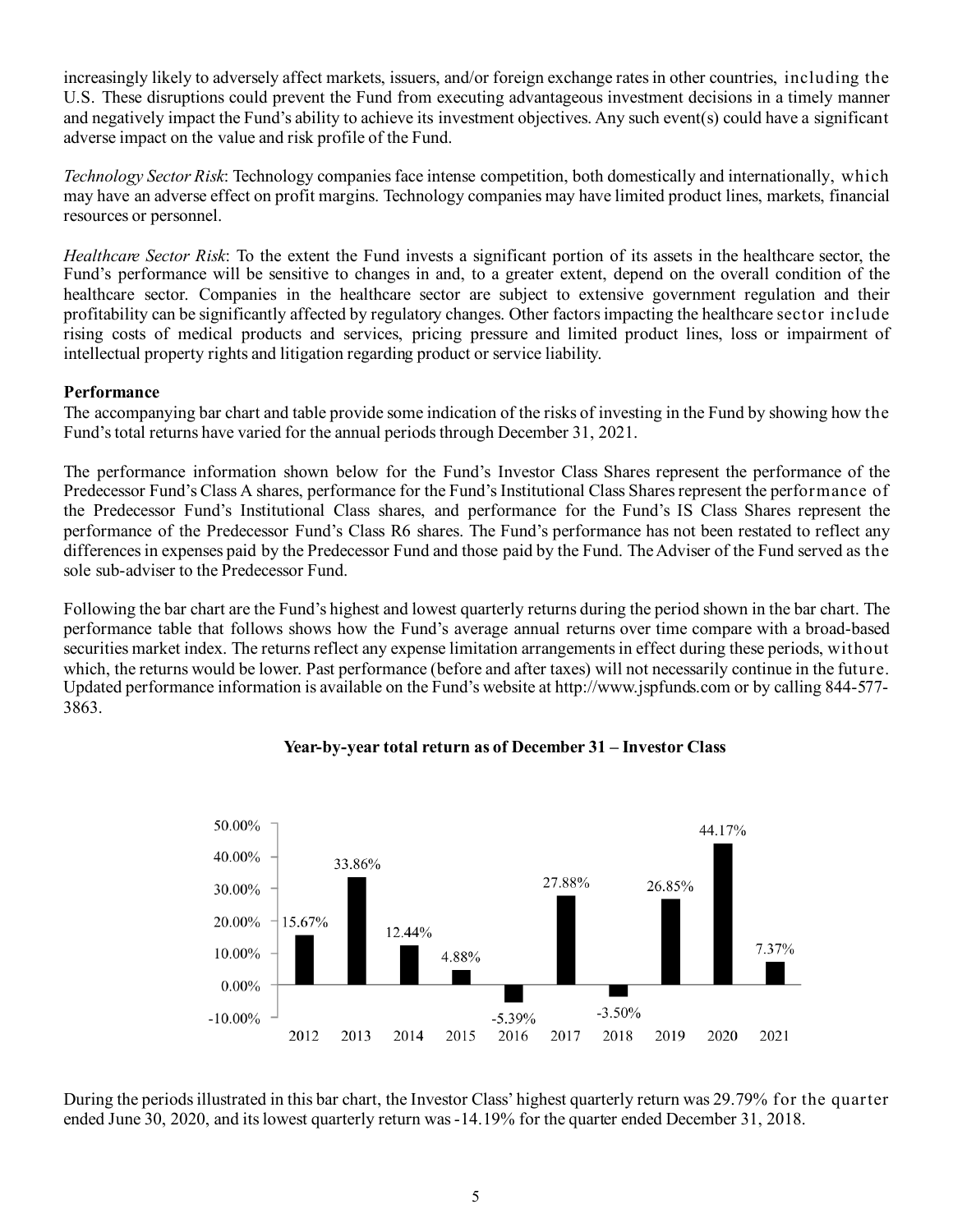| Average Annual Total Returns for the periods ended December 31, 2021                          |                 |                   |                  |
|-----------------------------------------------------------------------------------------------|-----------------|-------------------|------------------|
|                                                                                               | <b>One Year</b> | <b>Five Years</b> | <b>Ten Years</b> |
| Investor Class Shares <sup>(1)</sup>                                                          |                 |                   |                  |
| Return Before Taxes                                                                           | 7.37%           | 19.36%            | 15.39%           |
| Return After Taxes on Distributions                                                           | $-3.76%$        | 13.76%            | 12.08%           |
| Return After Taxes on Distributions and Sale of Portfolio                                     | 10.71%          | 14.65%            | $12.21\%$        |
| <b>Shares</b>                                                                                 |                 |                   |                  |
| Institutional Class Shares                                                                    |                 |                   |                  |
| Return Before Taxes                                                                           | 7.62%           | 19.66%            | 15.68%           |
| IS Class Shares                                                                               |                 |                   |                  |
| Return Before Taxes $(2)$                                                                     | 7.78%           | 19.88%            | 15.85%           |
| Russell 1000 <sup>®</sup> Growth Index<br>(reflects no deduction for fees, expenses or taxes) | 27.60%          | 25.32%            | 19.79%           |

(1) The performance shown for the Investor Class Shares reflects the Predecessor Funds 5.75% sales charge for its Class A shares, which does not apply to Investor Class shares. Had the sales charge not been reflected, the performance shown would be higher.

(2) The R6 Class shares of the Predecessor Fund, which were reorganized into the IS Class shares of the Fund effective at the close of business on April 16, 2021, commenced operations on May 2, 2016.

After-tax returns are calculated using the historical highest individual federal marginal income tax rates and do not reflect the impact of state and local taxes. The "Return After Taxes on Distributions and Sale of Fund Shares" may be higher than other return figures because when a capital loss occurs upon redemption of portfolio shares, a tax deduction is provided that benefits the investor. Actual after-tax returns depend on the investor's individual tax situation and may differ from the returns shown. After-tax returns are not relevant for shares held in tax-advantaged investment vehicles such as employer-sponsored 401(k) plans and individual retirement accounts ("IRAs"). After tax returns are shown for IS Class shares only. After-tax returns for other classes will vary.

### **Management**

*Investment Adviser*

Jackson Square is the Fund's investment adviser.

### *Portfolio Managers*

The following individuals are jointly and primarily responsible for the day-to-day management of the Fund's portfolio and, except where indicated, have managed the Fund since its inception:

| <b>Title with Jackson Square</b>   |
|------------------------------------|
| Chairman, Chief Investment Officer |
| Portfolio Manager, Analyst         |
| Portfolio Manager, Analyst         |
|                                    |

(1) Mr. Montana has managed the Fund since January 2019.

#### **Purchase and Sale of Fund Shares**

You may purchase, redeem or exchange Fund shares on any day that the New York Stock Exchange ("NYSE") is open for business by written request via mail (Jackson Square Large-Cap Growth Fund, c/o U.S. Bank Global Fund Services, P.O. Box 701, Milwaukee, Wisconsin 53201-0701), by contacting the Fund by telephone at 844-577-3863 or through a financial intermediary. You may also purchase or redeem Fund shares by wire transfer. Investors who wish to purchase, redeem or exchange Fund shares through a financial intermediary should contact the financial intermediary directly. The minimum initial and subsequent investment amounts are shown below. The Adviser may reduce or waive the minimum.